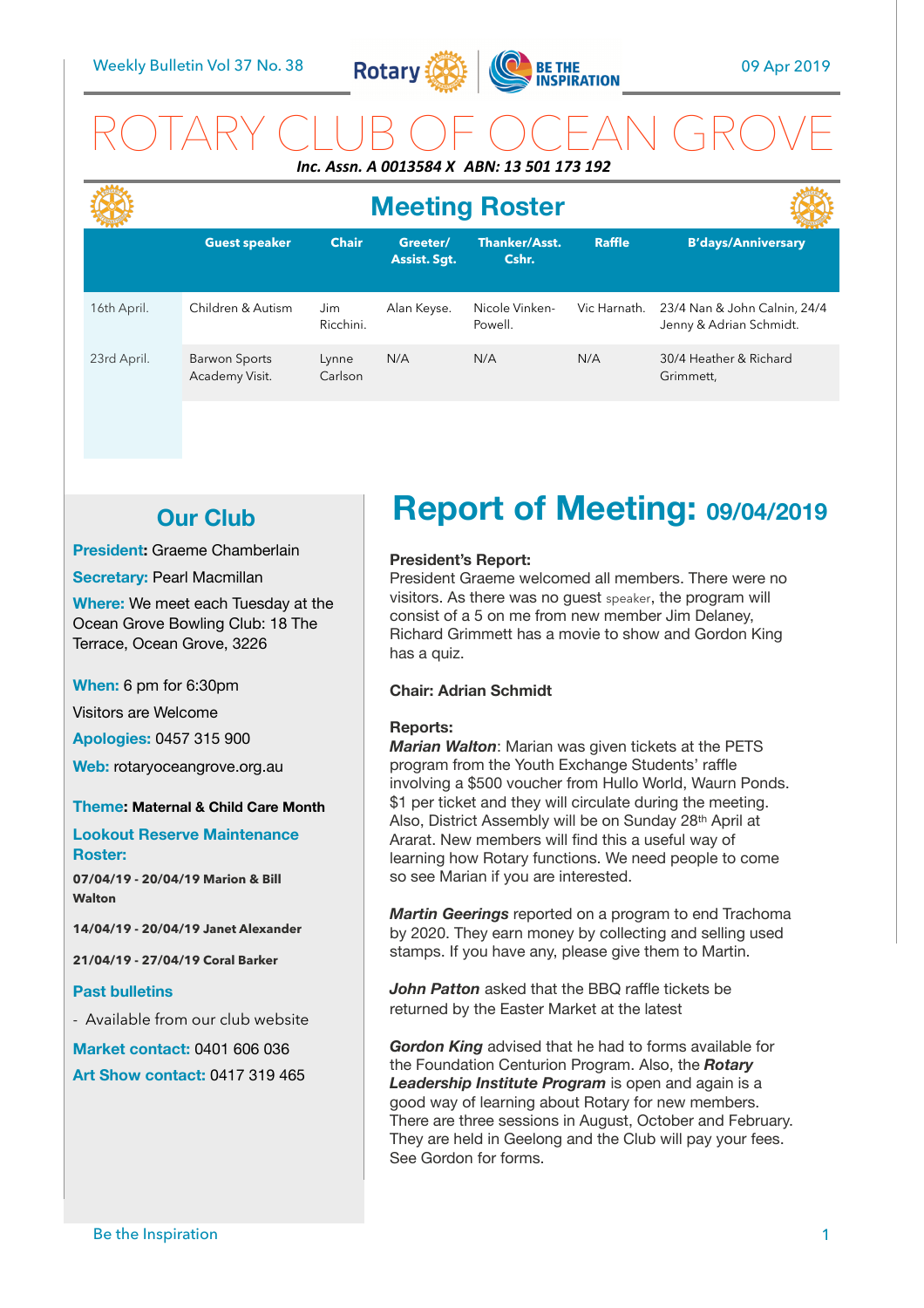## Members: Coming Events:

• Visit to Barwon Sports Academy. 23 Apr

## Saying of the week …..

• Politics is the ability to foretell what is going to happen tomorrow, next week, next month and next year. And to have the ability afterwards to explain why it didn't happen.

## Humour ……

• A man asks a farmer near a field, "Sorry sir, would you mind if I crossed your field instead of going around it? You see, I have to catch the 4:23 train." The farmer says, "Sure, go right ahead. And if my bull sees you, you'll even catch the  $4.11$  one"

## Links ……

[Rotary International:](https://www.rotary.org) [www.rotary.org](http://www.rotary.org)  [Rotary District 9780:](http://rotary9780.org) [www.rotary9780.org](http://www.rotary9780.org)  [Footy Tipping](http://www.footytips.com.au) [www.footytips.com.au](http://www.footytips.com.au)

## Please remember:

• APOLOGIES ARE NECESSARY! IF YOU ARE UNABLE TO ATTEND A MEETING. THOSE WHO DO NOT CONFORM WILL BE SENT A BILL, AS THE CLUB HAS TO PAY IF NO APOLOGY IS REGISTERED.

*Adrian Schmidt Market Report* from last Sunday. There were 71 sites occupied. It was busy early in the morning and went well for most of the day. The voucher raffle raised \$182, Corn Toss \$51, Sausage Sizzle cleared over \$1,000, Site fees \$1,980 and the gold coin collection by Coast Care raised \$1,700.

*Alex McGee, Footy Tipping* \$50 entry is due if you have not yet paid. Gary O'Donnell won this week. Geoff Ford is current leader followed by Rod Bush both on 16 winners. Tippers are averaging 4 per week.

*Peter Cullen, Footy Gates*. The Geelong District Football League asked if we wanted to do the finals gates again this year. It was agreed.

*Richard Grimmett Movie* of Members erecting the Shelter Box Tent. The Professional erecters were both away; so several amateurs gathered and attempted to put it up. The process was videoed by Richard using time-lapse photography at one photo every half second. The whole process took 25 minutes. Fortunately, it was a silent movie. It is being considered for entry into next year's Comedy Festival!



*Jim Delaney – Five on Me,* New Member's Introduction. Jim was born in 1947 on a dairy farm outside Warrnambool, the first of three boys. His grandfather had established the farm and most of the family had worked on it. Jim went to school in Warrnambool and decided to become a teacher

rather than a farmer. He went to Teachers' College and the University of Melbourne. He met his wife, Mary who was from Geelong, at College. They had four children, three of whom are still single. His married son lives in Barwon Heads and has their only grandchild. They decided to move here to be nearer family.

Jim first worked as a teacher at a school in Coddington. He played football with Yambuk. There he learnt the importance of Community. After retiring from teaching, he became a consultant working on strategic planning and leadership. At this stage he joined the Rotary Club of Port Fairy, where he was a member for six years. As a result, he got to know people in the community and worked with 'Meals on Wheels'. He believes Rotary is important because of its presence in the community. The notion of service is part of the Rotary experience

*Gordon King* ran a quiz on Rotary. Overall, it showed we don't know as much about Rotary as we thought we did.